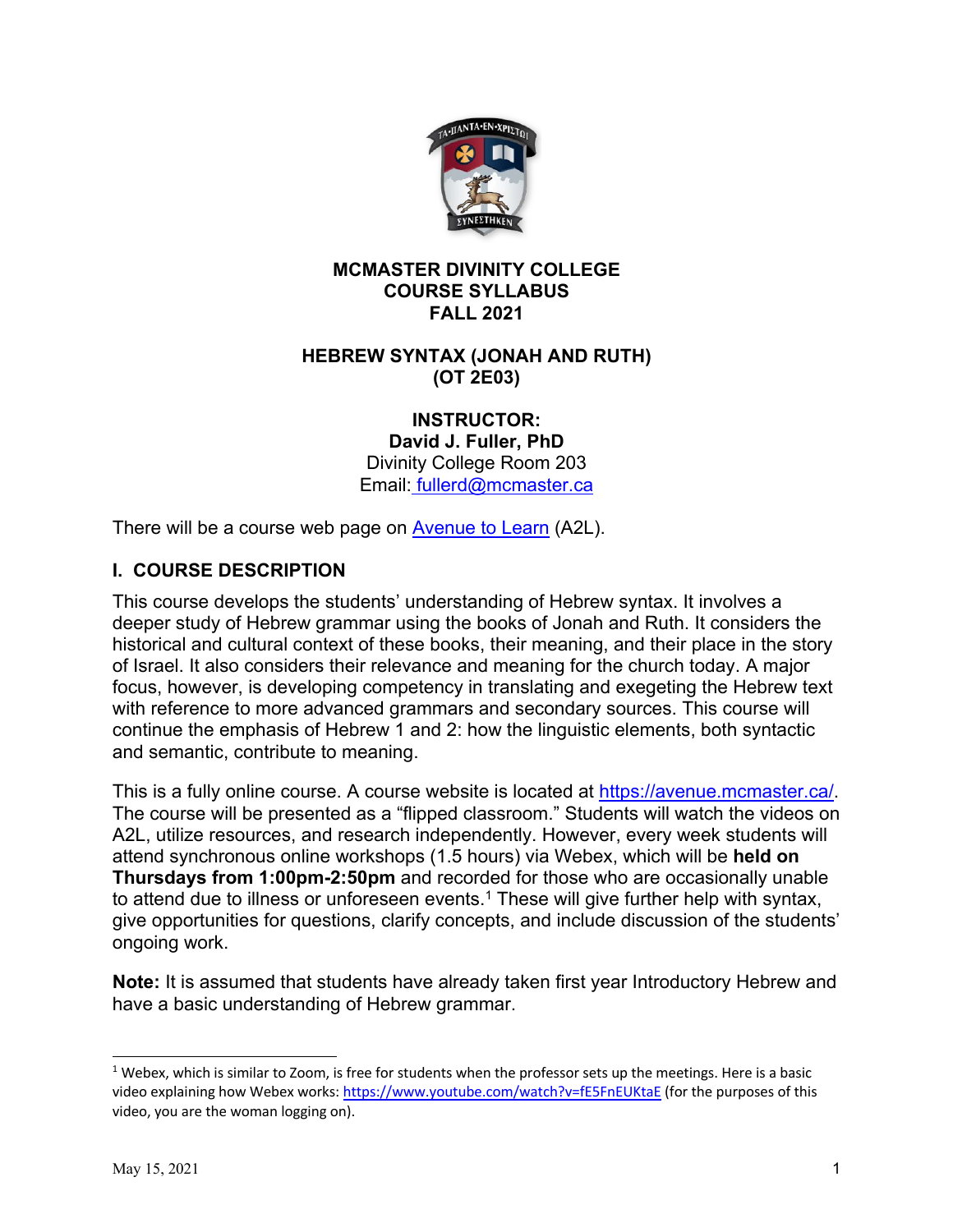**OT 2E03 MDiv/MTS Specializations**: (BS/PS) Biblical Studies, Pastoral Studies (See https://mcmasterdivinity.ca/apply/specializations/)

### **II. LEARNING OUTCOMES**



- a. Knowing
	- To understand the cultural, historical, and situational context of the books of Ruth and Jonah
	- To increase knowledge of Hebrew vocabulary by focusing on the books of Ruth and Jonah
	- To develop a deeper knowledge of Hebrew syntax and the way it functions to communicate meaning
- b. **Being** 
	- "To present yourself to God as one approved, a worker who does not need to be ashamed and who correctly handles the word of truth." (2 Tim 2:15)
	- To be a mature and responsible interpreter of Scripture as taught by the Spirit (1 Cor 2:6–16)
	- To allow the books of Ruth and Jonah to motivate, form, and transform our faith, worship, and Christian way of life
- c. Doing
	- To develop skill in translating Hebrew in a way that effectively communicates meaning
	- To use available linguistic information intelligently in understanding and interpreting Hebrew Scripture
	- To move from grammatical analysis to interpretation and application
	- To apply the message of Ruth and Jonah to contemporary society

#### **III. COURSE REQUIREMENTS**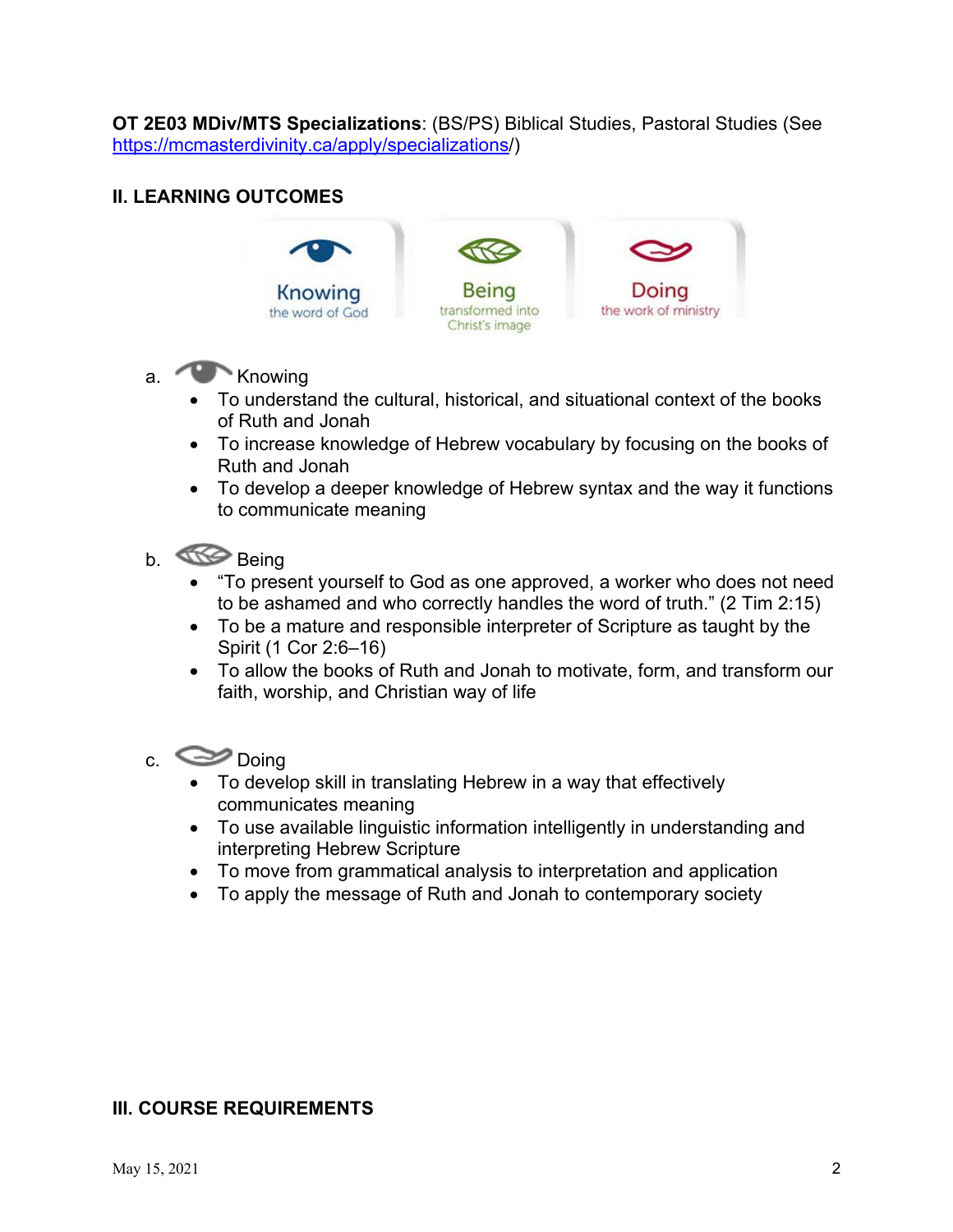# **A. REQUIRED TEXTS AND RESOURCES**

#### **Required Texts**

1. Biblia Hebraica Stuttgartensia: A print or electronic version with the critical apparatus. Check this carefully since some electronic versions do not have the apparatus.

**Print versions:** ISBN-13: 978-1598561623 or ISBN-13: 978-1598561609.

**For Logos: <sup>2</sup>** https://www.logos.com/product/180637/biblia-hebraica-stuttgartensia-sesb-20-version

**For Accordance:** https://www.accordancebible.com/store/details/?pid=BHS-T





- 2. Van der Merwe, C. H. J., et al. *A Biblical Hebrew Reference Grammar*. 2nd ed. New York: Bloomsbury T&T Clark, 2017. (Available on DTL and in electronic format for Logos.)
- 3. Stuart, Douglas K., *Hosea-Jonah*. Word Biblical Commentary 31. Dallas: Word, 1989. (Now distributed by Zondervan; Available for Logos, Accordance, Kindle, on DTL)
- tatelm)  $\Delta$ Biblical Hebrew Reference Grammar **Second Edition** .<br>Clasian H. J. van der Merov.<br>Jacobus A. Naudé and Jun H. Krue
- 4. Bush, Frederic William, *Ruth, Esther.* Word Biblical Commentary 9. Dallas: Word, 1996. (Now distributed by Zondervan; Available for Logos, Accordance, Kindle, on DTL)

**Note:** There are many other excellent commentaries on Jonah and Ruth that you can and should consult (see the DTL). However, the Word series deals in depth with the Hebrew without transliteration. Note that these are much more easily obtained in electronic versions.

<sup>&</sup>lt;sup>2</sup> You do not need to purchase a Logos package to buy individual resources. A free academic version is available for download for students who register: https://www.logos.com/academic-basic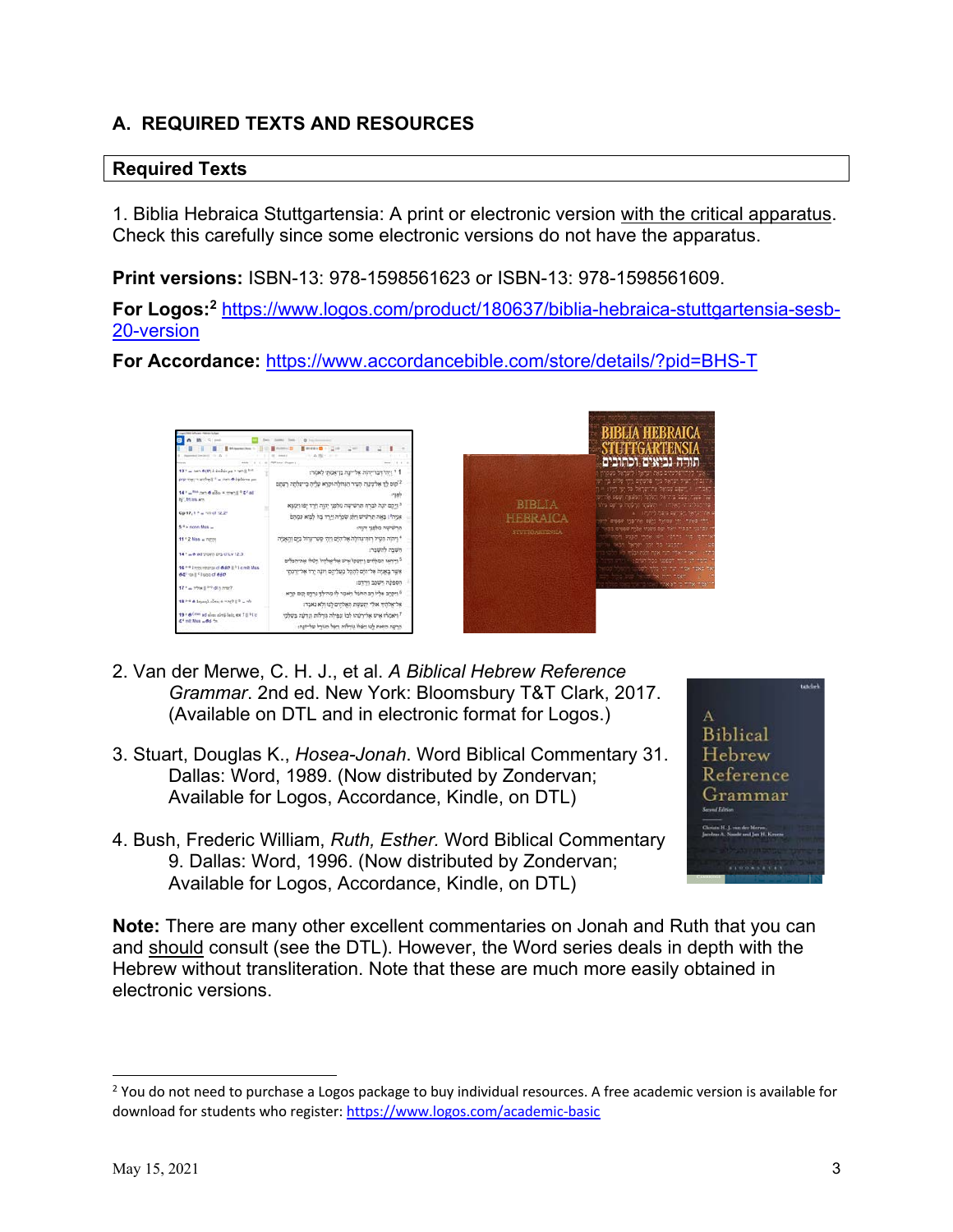#### **Required Resources**

1. **Videos:** There are a number of free videos prepared specifically for this course that focus on a variety of relevant topics. Links to these are provided on A2L. Log onto A2L with your MAC ID: https://avenue.mcmaster.ca/.



#### **2. Website:**

### **Bible Online Learner: https://bibleol.3bmoodle.dk/**

This free site will be of much assistance in understanding the functions of word groups and also syntax, ranks, and embedding.



#### **3. Lexicons:**

You must have access to a good lexicon. Note that BDB is no longer considered an appropriate academic resource. Do not use the online free lexicons on sites such as Bible Gateway, BibleHub, and Blue Letter Bible which are old and inadequate. These are your options: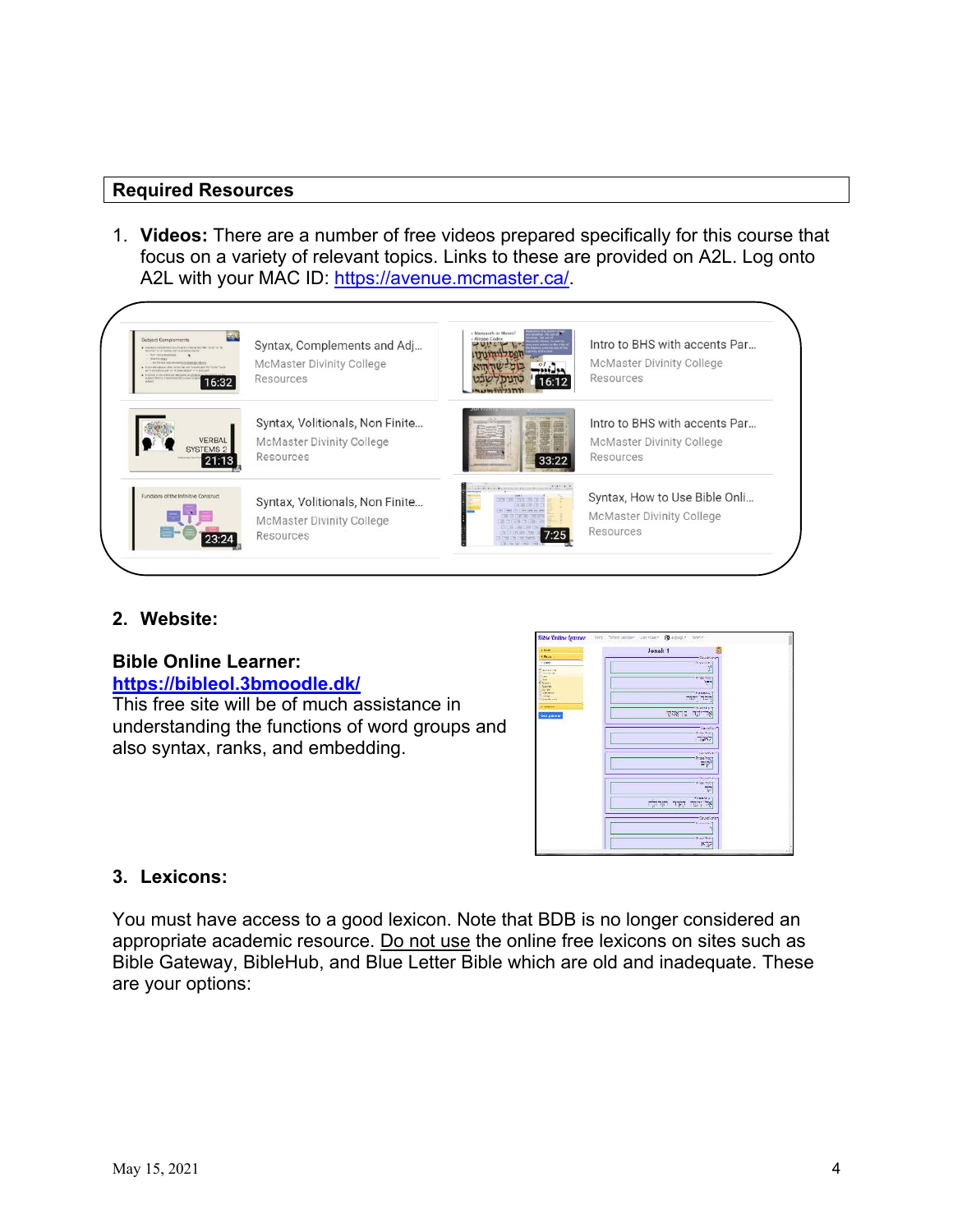The best one volume lexicon is:

Clines, David J. A., David M. Stec, and Jacqueline C. R. De Roo. *The Concise Dictionary of Classical Hebrew*. Sheffield: Sheffield Phoenix, 2009. (Available on DTL and in electronic format from Accordance.)

The Concise Dictionary<br>of Classical Hebrew

You will strongly benefit from access to these advanced multivolume lexicons. They are available from the McMaster library and may be available in the reference section of other university, college, and seminary libraries. You may want to purchase these for Bible software (which is much cheaper than buying print versions). For those intending to continue the study of Old Testament and Hebrew, these are a valuable investment.

- Clines, David J. A., et al., eds. *The Dictionary of Classical Hebrew* (*DCH*). 8 vol. Sheffield: Sheffield Academic, 1993–2011. (This is particularly helpful for syntax. Available from Logos, Accordance. The first two volumes of 8 are available on DTL and I have been told that that the rest will be posted in January.)
- Köhler, Ludwig, et al. *The Hebrew and Aramaic Lexicon of the Old Testament* (*HALOT*)*.* 5 vol. Leiden; New York: Brill, 1967–1994. (Available in a searchable version on DTL, and from Logos, Accordance)

# **Supplementary Resources**

1. **Reading and Pronunciation Helps:** It is expected that you will read through both Jonah and Ruth in Hebrew in their entirety during this course as you complete your assignments. You may do this in BHS, but if you feel that you need more support, the following resources are user friendly and extremely helpful. They offer both pronunciation support and English subtitles. There are no marks assigned specifically for this reading, but you may lose up to 10% on your grade for lack of completion.



# a) **Website: Animated Hebrew Jonah**

http://www.animatedhebrew.com/jonah/jonah\_01.html (Free site teaching you to read and pronounce Hebrew, with English subtitles.)

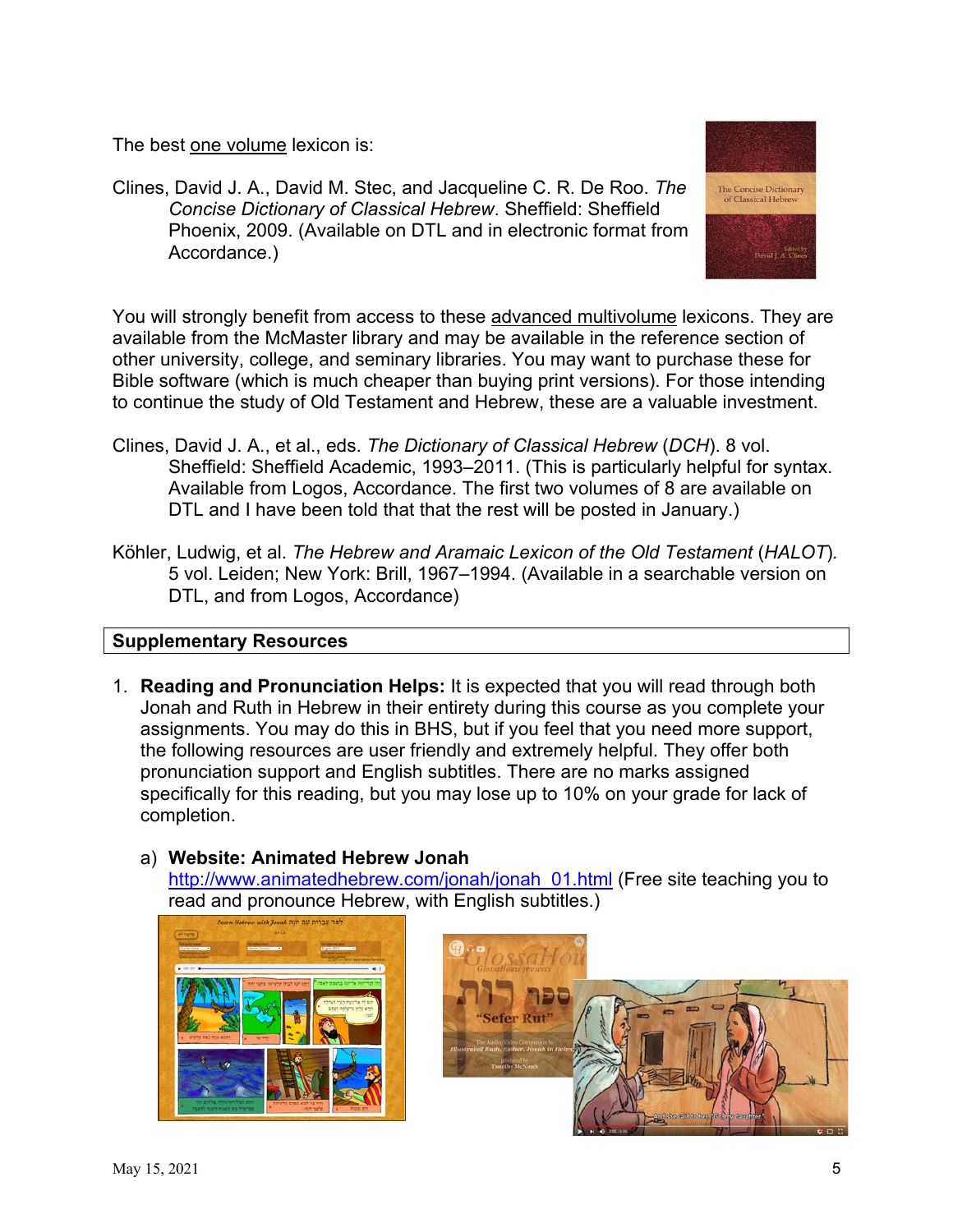**b) Sefer Rut: The Book of Ruth Audio/Video Companion** In Hebrew with Hebrew and English subtitles. Available from Glossahouse: (Purchase and download for ~C\$15) https://www.glossahouse.com/productpage/sefer-rut-the-audio-video-companion-to-illustrated-ruth (See https://www.youtube.com/watch?v=0jnfcgmlbEQ for a sampler.)

#### **Supplemental Grammars:**

Arnold, Bill T. and John H. Choi, *A Guide to Biblical Hebrew Syntax.* Second ed. Cambridge, UK; New York: Cambridge University Press, 2018. (Available for Kindle)

This is a commonly used Hebrew grammar. However, it is relatively short and uses dated terminology. For serious research, it is still worth comparing with the other grammars.

Waltke, Bruce K. and Michael Patrick O'Connor, *An Introduction to Biblical Hebrew Syntax.* Winona Lake, IN: Eisenbrauns, 1990. (Available in electronic format for Logos and Accordance.)

This grammar is a bit older and uses some dated terminology, but it is very helpful and accessible for intermediate students. It gives lots of examples.

**Biblia Hebraica Quinta** (the new updated critical edition of the Hebrew Bible, which is partially complete) is available for both Jonah and Ruth. You may want to see if they give any new insights to the text or its interpretation. They should be available from your university library. They are also available for Logos and Accordance.

**Morphology Summary** Van Pelt, Miles V., and Gary Davis Pratico. *Charts of Biblical Hebrew*. Grand Rapids, MI: Zondervan, 2007. (This is a clear and accessible summary of morphology.)

**Textbook Purchase:** All required textbooks for this class are available from the College's book service, READ On Bookstore, located in the Hurlburt Family Bookstore off Cullen Hall, McMaster Divinity College. Texts may be purchased on the first day of class. For advance purchase, you may contact READ On Bookstore, 5 International





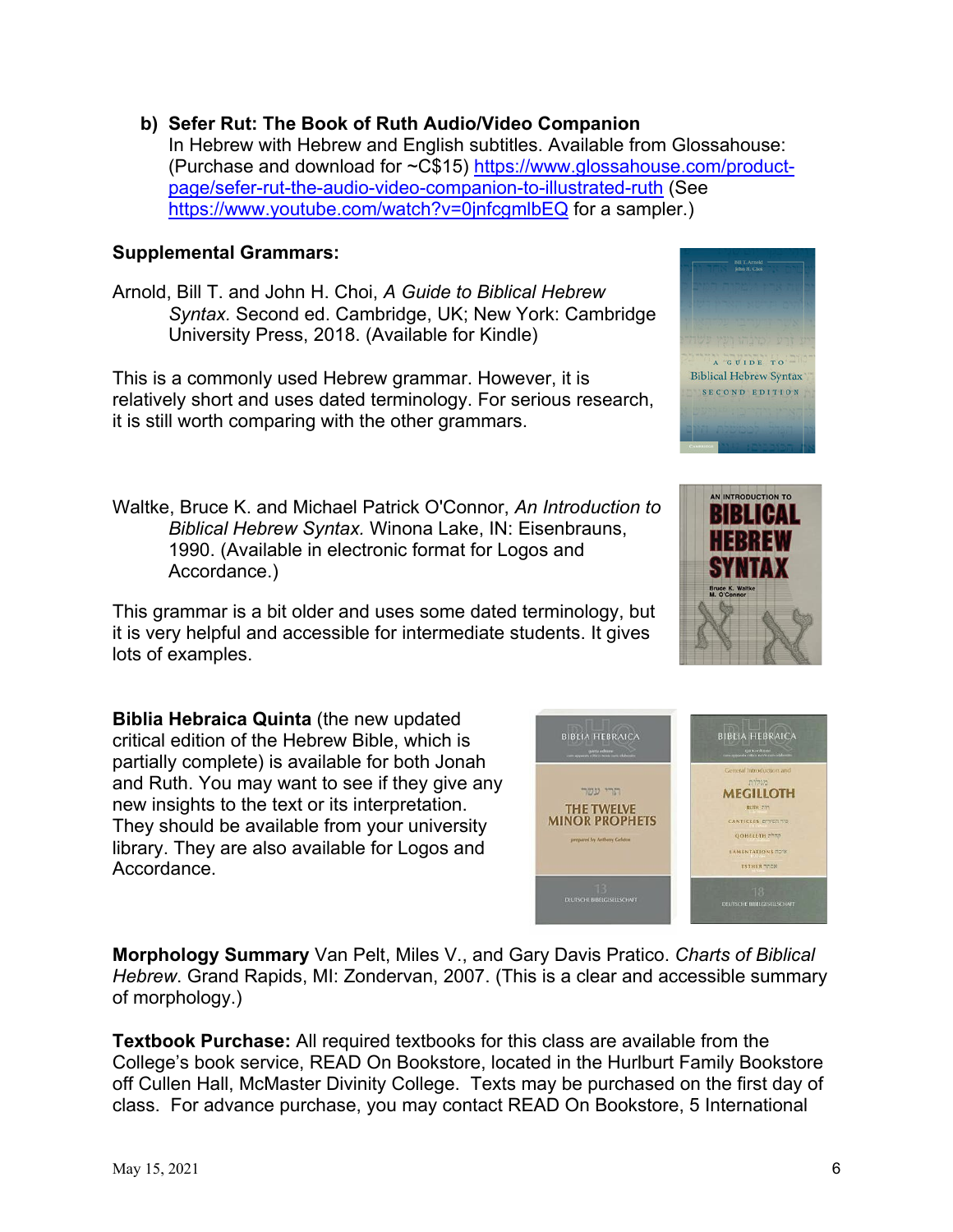Blvd, Etobicoke, Ontario M9W 6H3: phone 416.620.2934; fax 416.622.2308; email books@readon.ca. You can arrange to have books sent to you. Other book services may also carry the texts.

#### **C. ASSIGNMENTS AND GRADING**

| <b>Translation Exercises</b>                      | 20%  |
|---------------------------------------------------|------|
| <b>Participation in Workshops and Discussions</b> | 15%  |
| <b>Analysis Paper 1: Jonah</b>                    | 20%  |
| <b>Analysis Paper 2: Ruth</b>                     | 35%  |
| <b>Vocabulary</b>                                 | 10%  |
| <b>Total Grade</b>                                | 100% |

### **Assignment Details:**

### **Note: All written assignments must be submitted to A2L as a single PDF document only.**

**1. Assignment 1: Translation Exercises 20%.** Friday, Oct 22 by 11:30 pm (Jonah) Friday, Dec 3 by 11:30 pm (Ruth)

You will provide your own annotated translations for any 15 verses from Jonah and 15 verses from Ruth. These may be in one self-contained passage or two or more shorter passages. Think ahead: choose material that will provide the basis of your analysis assignments below. Your translation should not be based on any English version (NIV, JPS, NASB, etc), but rather should be a translation that you produce based on your reading of the Hebrew and drawing on Hebrew lexicon(s) and grammar(s).

Analyze the syntax of each verse as on the **example provided on A2L**. You may not be able to complete these skills easily at first, but they will be developed gradually as we move through the semester. For each verse you will:

- 1. Parse all except common verbs.
- 2. Divide the verses into clauses: main/principle and subordinate. For subordinate clauses, indicate their relation to the main clause.
- 3. Identify all modifiers of verbs or nouns, whether they consist of words, phrases, or clauses.
- 4. Note the meaning of any important vocabulary based on context, explaining briefly why you chose that option from the semantic range.
- 5. For one syntactical item in each verse, locate information from one of the grammars recommended above that helps explain its function.
- 6. Note any textual variants using the critical apparatus.
- 7. Give an English translation that reflects the meaning of the Hebrew.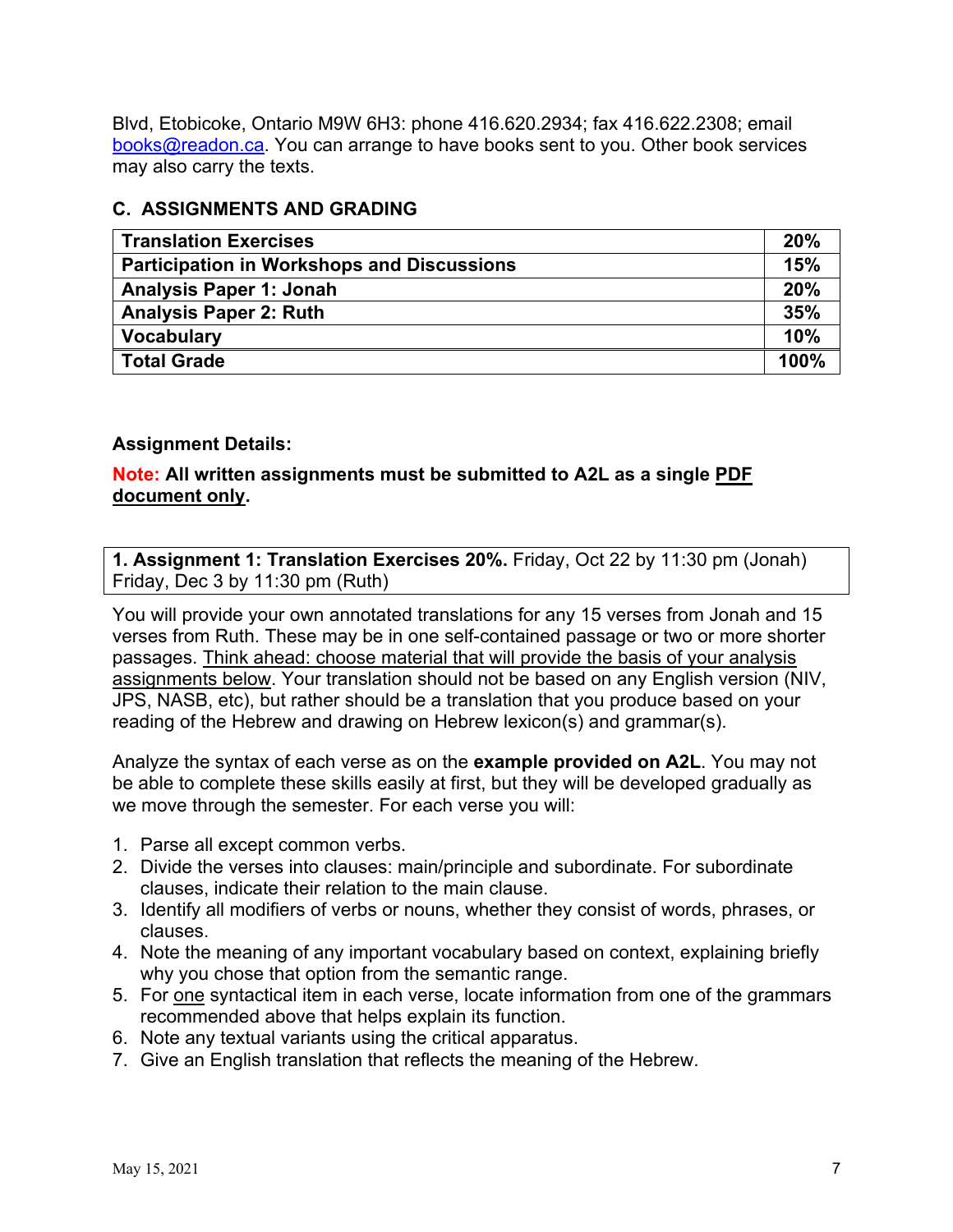### **2. Assignment 2: Participation in Workshops and Discussions 15%. Held on Thursdays from 1:00pm-2:50pm**.

Students will participate in online workshops (which will be held over WebEx) and in the discussion forums on A2L. The workshops will give further help with grammar and reading, and will also offer opportunities for discussion. The discussion forums will deal with interpretation of the books of Jonah and Ruth as we progress through them and help with your papers. You will be expected to read various interpretations of the books being studied. See the bibliography for suggestions. Your thoughtful participation in and contribution to these activities will be graded.

### **3. Assignment 3: Analysis 1: Jonah 20%.** Friday, Nov 5 by 11:30 pm

**Note that this assignment is weighted less than Analysis 2 since students are still learning concepts and the evaluation is more formative.** Students will choose one passage from the book of Jonah of 5 to 8 verses with interesting or perhaps controversial features and explain any significant lexical/grammatical /syntactical components and how they contribute to meaning in a response of 5 to 8 pages. Your translation exercises will have given you a good start on this paper. Your paper must have a thesis statement that gives the goal of your argument; this must then be supported with evidence. You are expected to cite at least 5 appropriate reference works that discuss your passage and/or its wording (i.e., the major biblical commentaries and scholarly articles (Hebrew grammars and lexicons are to be used but are not considered one of the 5 resources). $3$  A rubric for evaluation is posted on A2L; please check it before writing your paper.

When incorporating quotations, be sure to follow the "lead up. speak up, follow up" paradigm discussed in class. Do not put one "all encompassing" footnote at the end of a paraphrased paragraph. Cite each piece of information separately. Avoid lengthy quotations; process the information and incorporate it in your argument with a footnote. Make sure that you are aware of what constitutes plagiarism in order to avoid it.

Your paper should include these three major sections, but the parts within each section should be integrated and dealt with in whatever order is appropriate:

#### i. **Introductory Material** (10–15% of paper):

- a. A clear statement of the thesis
- b. The historical and cultural context of the passage
- c. Explanation of how your passage fits within the book as a whole
- ii. **Analysis** (75–80% of paper)
	- a. A detailed exegesis of the passage
	- b. A focus on how the lexis and syntax relates to meaning
	- c. Interaction with Hebrew grammars and lexicons

<sup>&</sup>lt;sup>3</sup> Note that study Bibles, one volume Bible commentaries, one volume Bible dictionaries, popular books, websites, and dated resources (pre 1970) are not acceptable at the graduate level without special permission from the professor. There are some justifiable exceptions.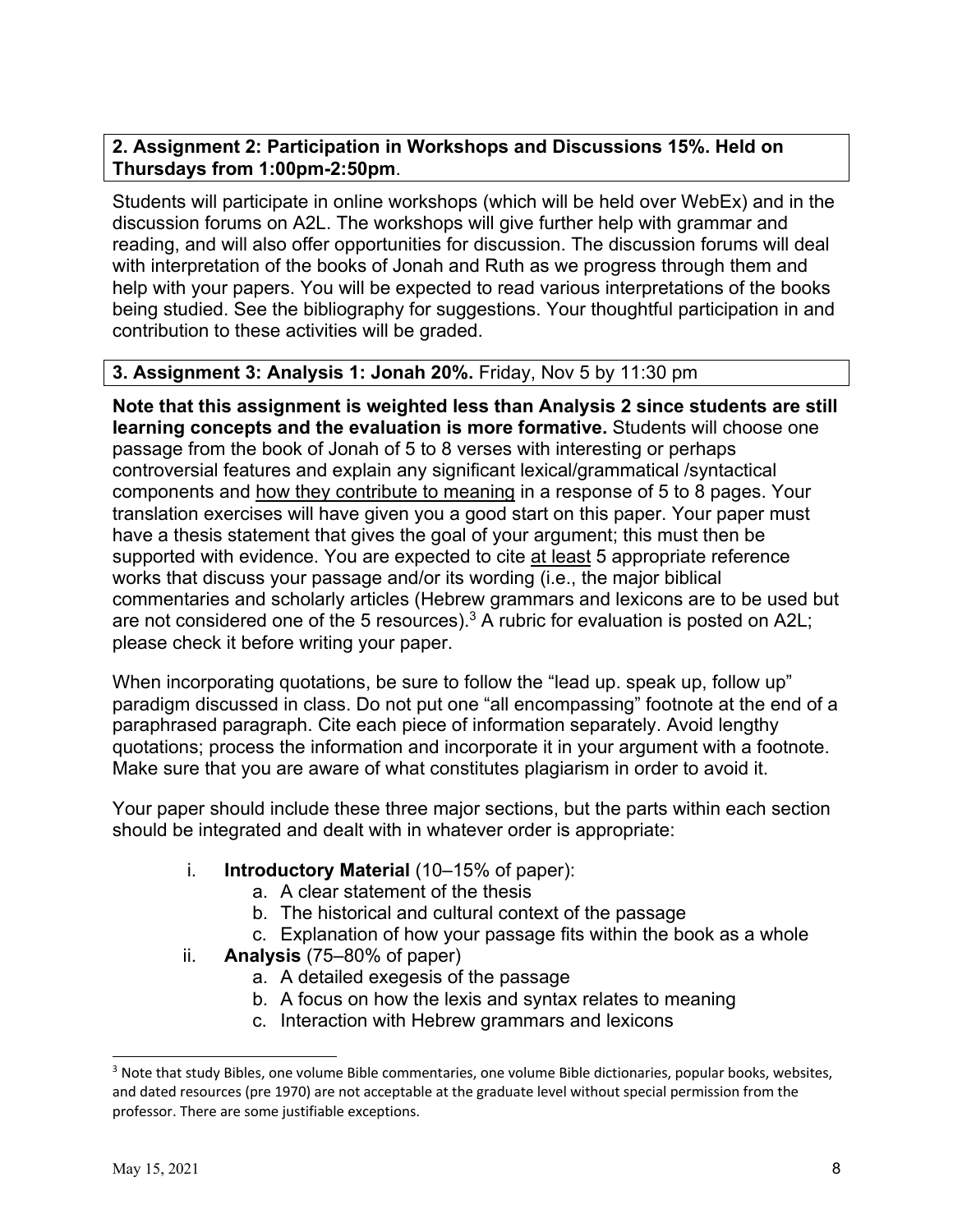- d. Thoughtful interaction with what other scholars say about the passage
- iii. **Conclusions** (5–10% of paper):
	- a. A clear conclusion about the meaning of the passage
	- b. A restatement of your thesis
	- c. Possible applications to contemporary Christianity.

### **4. Assignment 4: Analysis 2: Ruth 35%.** Friday, Dec 10 By 11:30 pm

**This assignment is worth more than the last one because you have had more input and practice and the evaluation is more summative**. Students will choose one passage from the book of Ruth of 5 to 8 verses with interesting features and follow the instructions for Assignment 3. A rubric for evaluation is posted on A2L; please check it before writing your paper.

**5. Assignment 5: Vocabulary 10%.** Quiz 1: Friday, Oct 15 by 11:30 pm; Quiz 2: Friday, Nov 26 by 11:30 pm

You will be tested on the 300 most common words in the books of Jonah and Ruth by means of an inline quiz on A2L. You may know many of the high frequency words already. I have set up a class resource with flash cards and practice activities at https://quizlet.com/join/W6hqtcTs7.



### **Policy for Late Assignments:**

Marks will be deducted for late assignments if there is no valid reason, such as illness (a doctor's note may be required) or serious family crisis. The deduction will be 3% per day. Extensions must be approved before the due date.

### **IV. COURSE SCHEDULE (**¹ = video on A2L)

| Wk | <b>Date</b> | <b>Content</b>          | <b>Assignments/Quizzes</b>                   |
|----|-------------|-------------------------|----------------------------------------------|
|    | Sep         | • Introduction to Jonah | • Read the book of Jonah in English          |
|    | $13 - 17$   | • Metafunctions and     | • Read the introduction to the book of Jonah |
|    |             | Syntax                  | from Stuart's WBC commentary.                |
|    |             |                         | • Contribute to discussions                  |
|    |             |                         | • Study Vocabulary                           |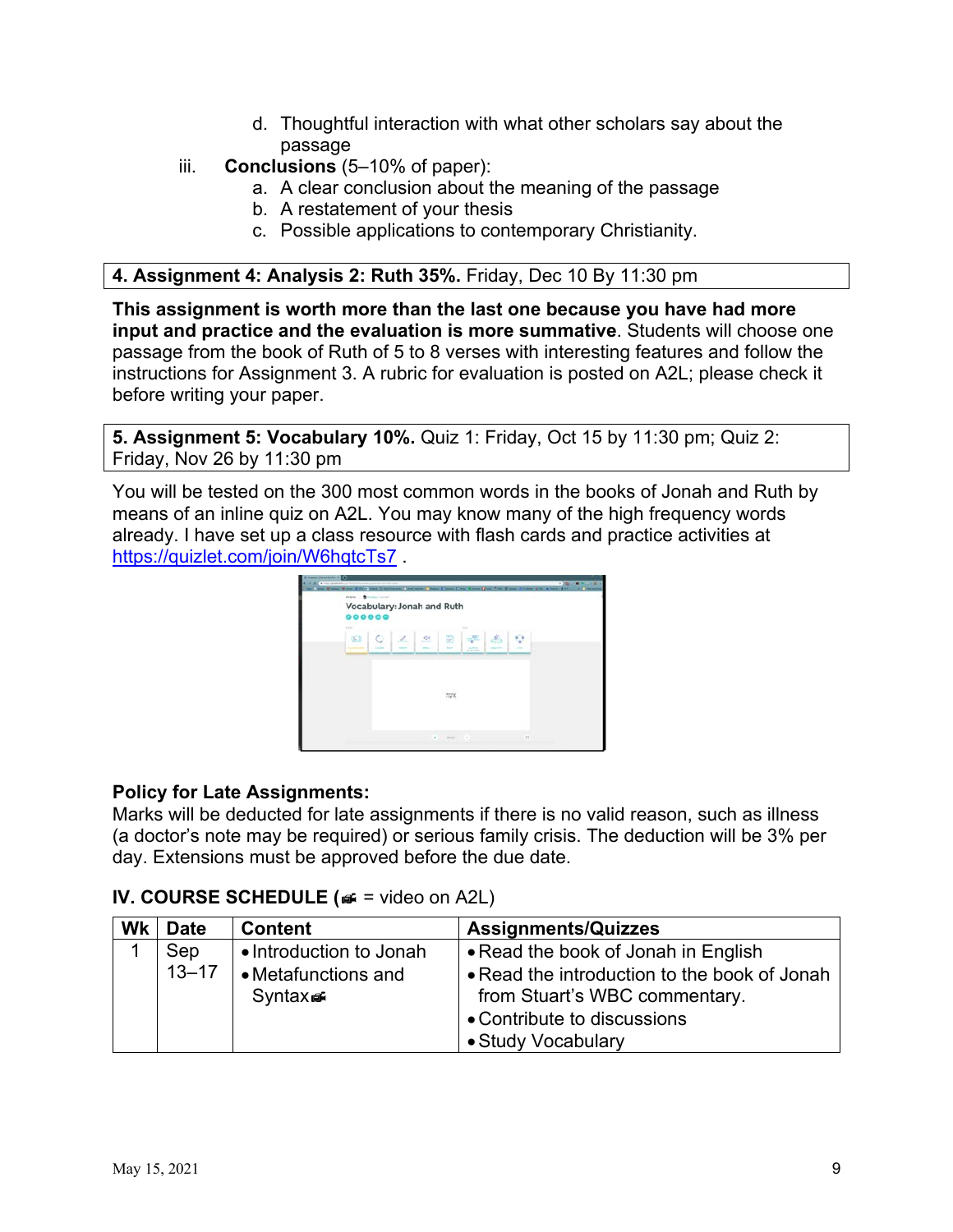| 2              | Sep<br>$20 - 24$ | • Introduction to BHS<br>Parts 1 and 2          | • Contribute to discussions<br>• Study Vocabulary   |
|----------------|------------------|-------------------------------------------------|-----------------------------------------------------|
|                |                  | • Lexical Analysis                              |                                                     |
| 3              | Sep              | • Jonah 1                                       | • Read Jonah 1 in Hebrew <sup>4</sup>               |
|                | $27 -$           | • Syntactical Analysis                          | • Work on Translations                              |
|                | Oct 1            |                                                 | • Contribute to discussions                         |
|                |                  |                                                 | • Study Vocabulary                                  |
| $\overline{4}$ | Oct $4-$         | $\bullet$ Jonah 2                               | • Read Jonah 2 in Hebrew                            |
|                | 8                | • Nominals 1: Parts of                          | • Work on Translations                              |
|                |                  | Speech, Word Order,                             | • Contribute to discussions                         |
|                |                  | Nouns, Article                                  | • Study Vocabulary                                  |
| 5              | Oct              | $\bullet$ Jonah 3                               | • Read Jonah 3 in Hebrew                            |
|                | $11 - 15$        | · Nominals 2: Adjectives,                       | • Work on Translations                              |
|                |                  | Pronouns, and Nominal                           | • Contribute to discussions                         |
|                |                  | <b>Clauses</b>                                  | • Study Vocabulary                                  |
|                |                  |                                                 | • Fri, Oct 15: Vocab Quiz 1 (Frequency 1<br>to 160) |
| 6              | Oct              | $\bullet$ Jonah 4                               | • Read Jonah 4 in Hebrew                            |
|                | $18 - 22$        | • Verbal Systems 1:                             | • Work on Translations                              |
|                |                  | TAM, Stems,                                     | • Contribute to discussions                         |
|                |                  | Conjugations,                                   | • Study Vocabulary                                  |
|                |                  | Volitionals                                     | • Fri, Oct 22: Jonah Translations Due               |
| $\overline{7}$ | Oct<br>$25 - 29$ | Intensive hybrid week<br>(no class session-work |                                                     |
|                |                  | ahead for next week if<br>you can)              |                                                     |
| 8              | <b>Nov</b>       | • Writing Skills: Using                         | • Mon, Nov 1: Complete reading verification         |
|                | $1 - 5$          | Hebrew in Analysis                              | "quiz" #1 on A2L                                    |
|                |                  |                                                 | • View video                                        |
|                |                  | • Introduction to Ruth                          | • Apply learning to writing your paper              |
|                |                  | • Complements and                               |                                                     |
|                |                  | Adjunctse                                       | • Fri, Nov 5: Jonah Analysis Due                    |
|                |                  |                                                 | • Read the book of Ruth in English                  |
|                |                  |                                                 | . Read the introduction from Bush's WBC             |
|                |                  |                                                 | commentary.                                         |
|                |                  |                                                 | • Contribute to discussions                         |
| 9              | <b>Nov</b>       | $\bullet$ Ruth 1                                | • Read Ruth 1 in Hebrew                             |
|                | $8 - 12$         | • Verbal Systems 2:                             | • Work on Translations                              |
|                |                  | <b>Volitionals; Non-Finite</b>                  | • Contribute to discussions                         |
|                |                  | (Infinitives, Participles)<br>бĒ                | • Study Vocabulary                                  |
|                |                  |                                                 |                                                     |

<sup>4</sup> For excellent resources to assist with this, see information about Animated Hebrew and Sefer Rut above.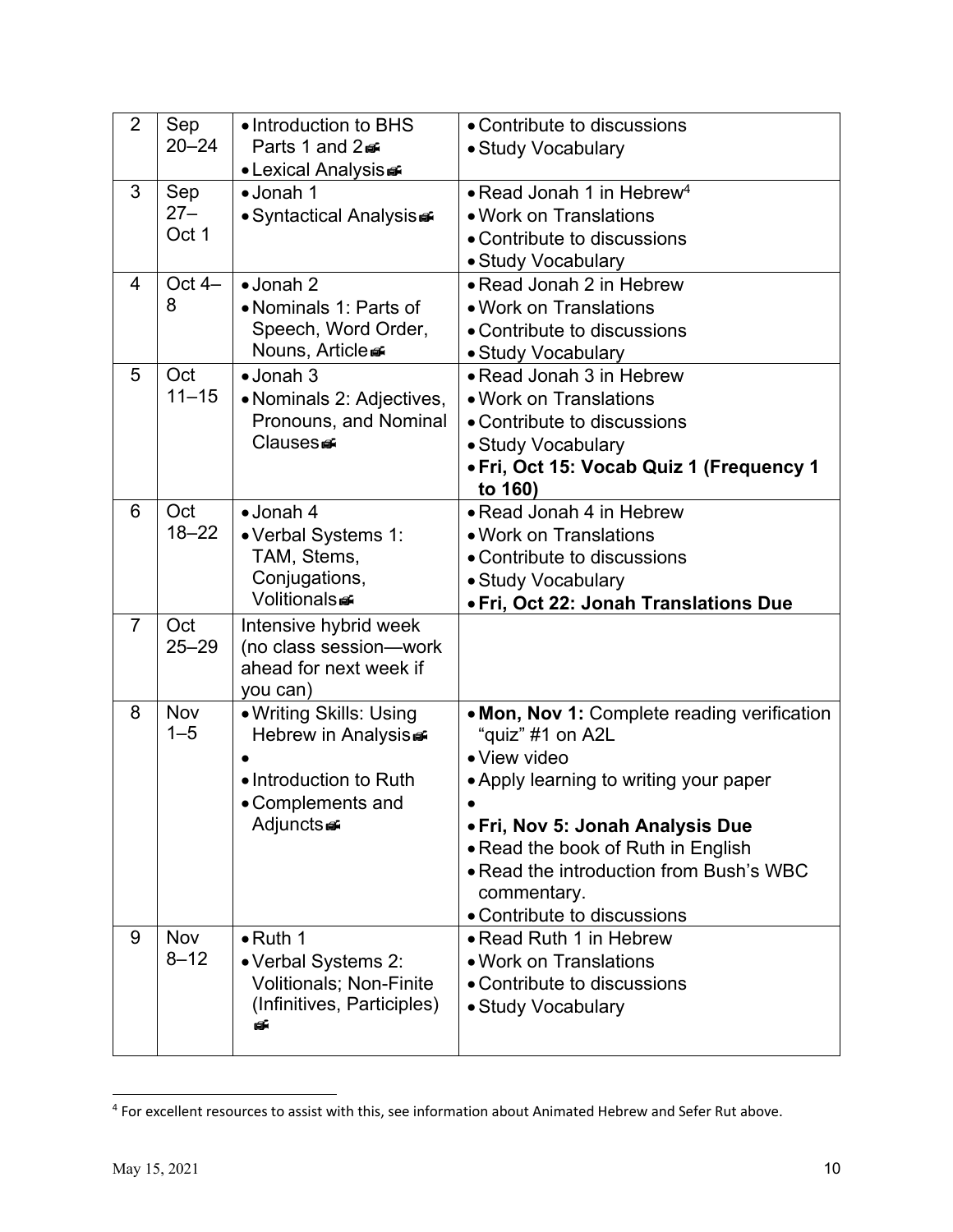| 10              | <b>Nov</b><br>$15 - 19$       | $\bullet$ Ruth 2<br>• Phrases and Clauses<br>1: Prepositions and<br>Conjunctions;<br>Subordination | • Read Ruth 2 in Hebrew<br>• Work on Translations<br>• Contribute to discussions<br>• Study Vocabulary                                                                                    |
|-----------------|-------------------------------|----------------------------------------------------------------------------------------------------|-------------------------------------------------------------------------------------------------------------------------------------------------------------------------------------------|
| 11              | <b>Nov</b><br>$22 - 26$       | $\bullet$ Ruth 3<br>• Phrases and Clauses<br>2: Relative Clauses,<br>Variations and<br>Meaninge≅   | • Read Ruth 3 in Hebrew<br>• Work on Translations<br>• Contribute to discussions<br>• Study Vocabulary<br>• Fri, Nov 26: Vocab Quiz 2 (Frequency 1<br>to 300)                             |
| 12 <sup>2</sup> | <b>Nov</b><br>$29 -$<br>Dec 3 | $\bullet$ Ruth 4<br>• Phrases and Clauses<br>3: Embedding, Rank,<br>Relationships                  | • Fri, Dec 3: Ruth Translations Due<br>• Read Ruth 4 in Hebrew<br>• Work on Translations<br>• Contribute to discussions                                                                   |
| 13              | Dec<br>$6 - 10$               | • Discourse Issues<br>• Conclusions                                                                | • Work on Analysis 2<br>• Contribute to discussions<br>• Mon, Dec 6: Complete reading verification<br>"quiz" #2 on A2L<br>• Fri, Dec 10: Ruth Analysis Due<br>• Contribute to Discussions |

### **V. ONLINE/WORKSHOP BEHAVIOUR AND PARTICIPATION**

- All thoughtful student participation is welcome. There are no "dumb questions" or "stupid answers." Students will respect the contributions of other students, although they may disagree, and respond to them without ridicule or scorn.
- Students are expected to meet all deadlines. Late assignments are a consequence of poor planning and are unacceptable. In addition, language study is cumulative, and it is necessary to keep to a regular schedule to ensure success. However, if you are genuinely ill or have a major emergency, contact the professor a.s.a.p. for a possible extension.
- Students are expected to attend all online classes. Missing a class in order to work on other assignments is a consequence of poor planning and is unacceptable. If you are genuinely ill or there is a serious emergency, your absence is acceptable. Please email the professor to explain.

### **VI. GENERAL GUIDELINES FOR THE SUBMISSION OF WRITTEN WORK**

#### **Style**

All stylistic considerations (including but not limited to questions of formatting, footnotes, and bibliographic references) must conform to the McMaster Divinity College Style Guidelines for Essays and Theses https://mcmasterdivinity.ca/resources-forms/mdcstyle-guide/. Failure to observe appropriate form will result in grade reductions.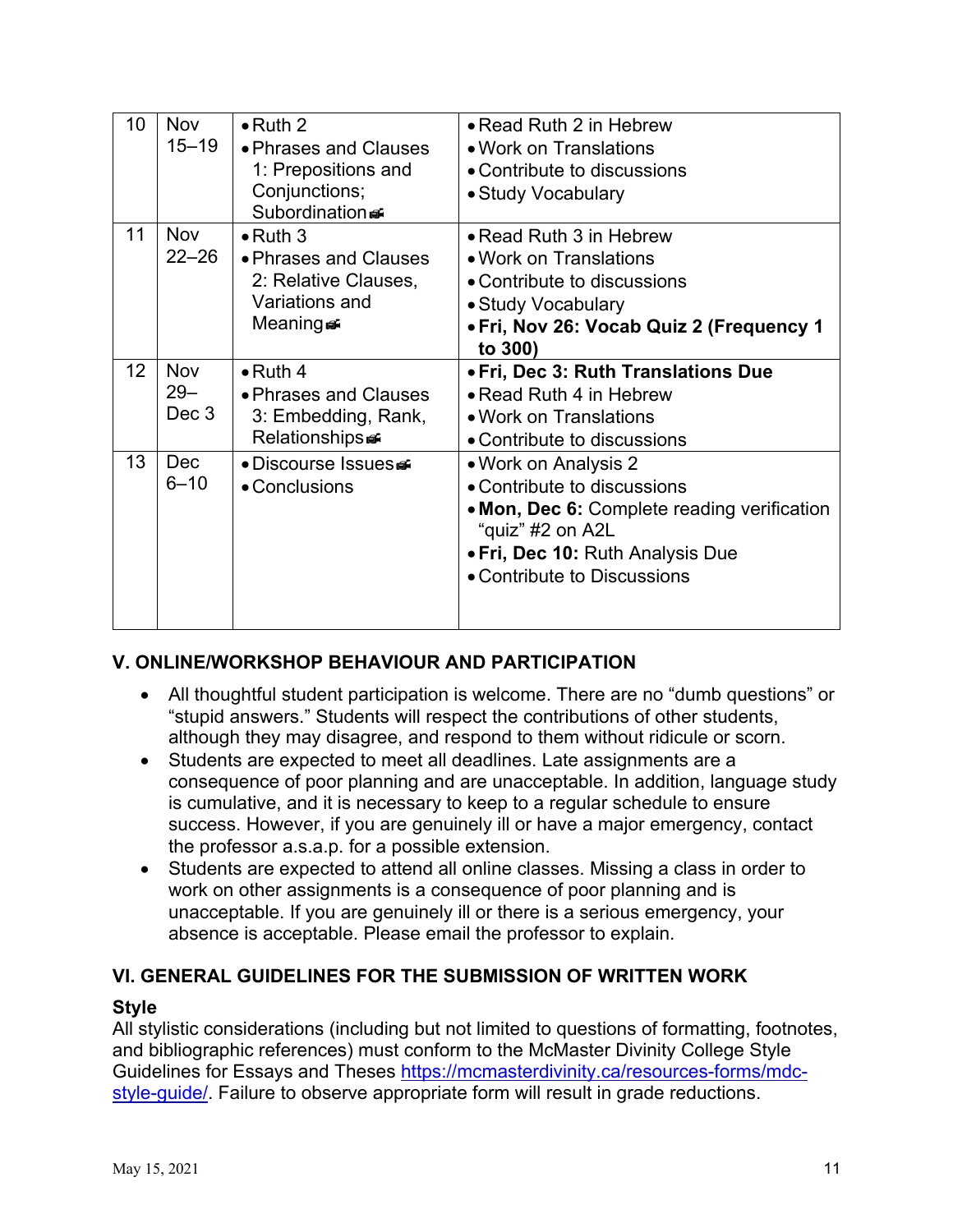#### **Inclusive Language**

McMaster Divinity College uses inclusive language for human beings in worship services, student written materials, and all its publications. It is expected that inclusive language will be used in chapel services and all MDC assignments. In reference to biblical texts, the integrity of the original expressions and the names of God should be respected, but you will need to use gender-inclusive language for humans, and you will need to quote from a gender-inclusive version such as the following: NRSV (1989), NCV (1991), TEV/GNB/GNT (1992), CEV (1995), NLT (1996), TNIV (2005), and the Common English Bible (CEB 2011).

#### **Academic Honesty**

Academic dishonesty is a serious offence that may take any number of forms, including plagiarism, the submission of work that is not one's own or for which previous credit has been obtained, and/or unauthorized collaboration with other students. Academic dishonesty can result in severe consequences, e.g., failure of the assignment, failure of the course, a notation on one's academic transcript, and/or suspension or expulsion from the College. Students are responsible for understanding what constitutes academic dishonesty. Please refer to the Divinity College Statement on Academic Honesty at http://www.mcmasterdivinity.ca/programs/rules-regulations.

**Disclaimer**: This syllabus is the property of the instructors and is prepared with currently available information. The instructor reserves the right to make changes and revisions up to and including the first day of class.

### **SELECT BIBLIOGRAPHY**

Note that this list is not comprehensive, and there are also numerous scholarly articles available from the university's ATLA database which can be searched by verse references: http://web.b.ebscohost.com/ehost/search/advanced?vid=0&sid=67d54c23- 59e0-4f5a-bfc3-9a6e6df9b0d7%40pdc-v-sessmgr03

#### **Ruth:**

Anderson, Gary A. "A Marriage in Full." *First Things*, no. 183 (2008): 31-34.

- Beattie, Derek Robert George. "Book of Ruth as Evidence for Israelite Legal Practice." *Vetus testamentum* 24, no. 3 (1974): 251-67.
- Berman, Joshua. "Ancient Hermeneutics and the Legal Structure of the Book of Ruth." *Zeitschrift für die alttestamentliche Wissenschaft* 119, no. 1 (2007 2007): 22-38.
- Bernstein, Moshe J. "Two Multivalent Readings in the Ruth Narrative." *Journal for the Study of the Old Testament*, no. 50 (1991): 15-26.
- Block, Daniel I. *Judges, Ruth.* NAC 6. Nashville, TN: Broadman & Holman, 1999.
- Brenner, Athalya. "Naomi and Ruth: Further Reflections." In *Feminist Companion to Ruth*, 140–44. Sheffield: JSOT, 1993.
- Bush, Frederic. *Ruth, Esther*. Word Biblical Commentary 9. Dallas: Word, 1996. Campbell, Edward F. *Ruth: A New Translation with Introduction, Notes, and*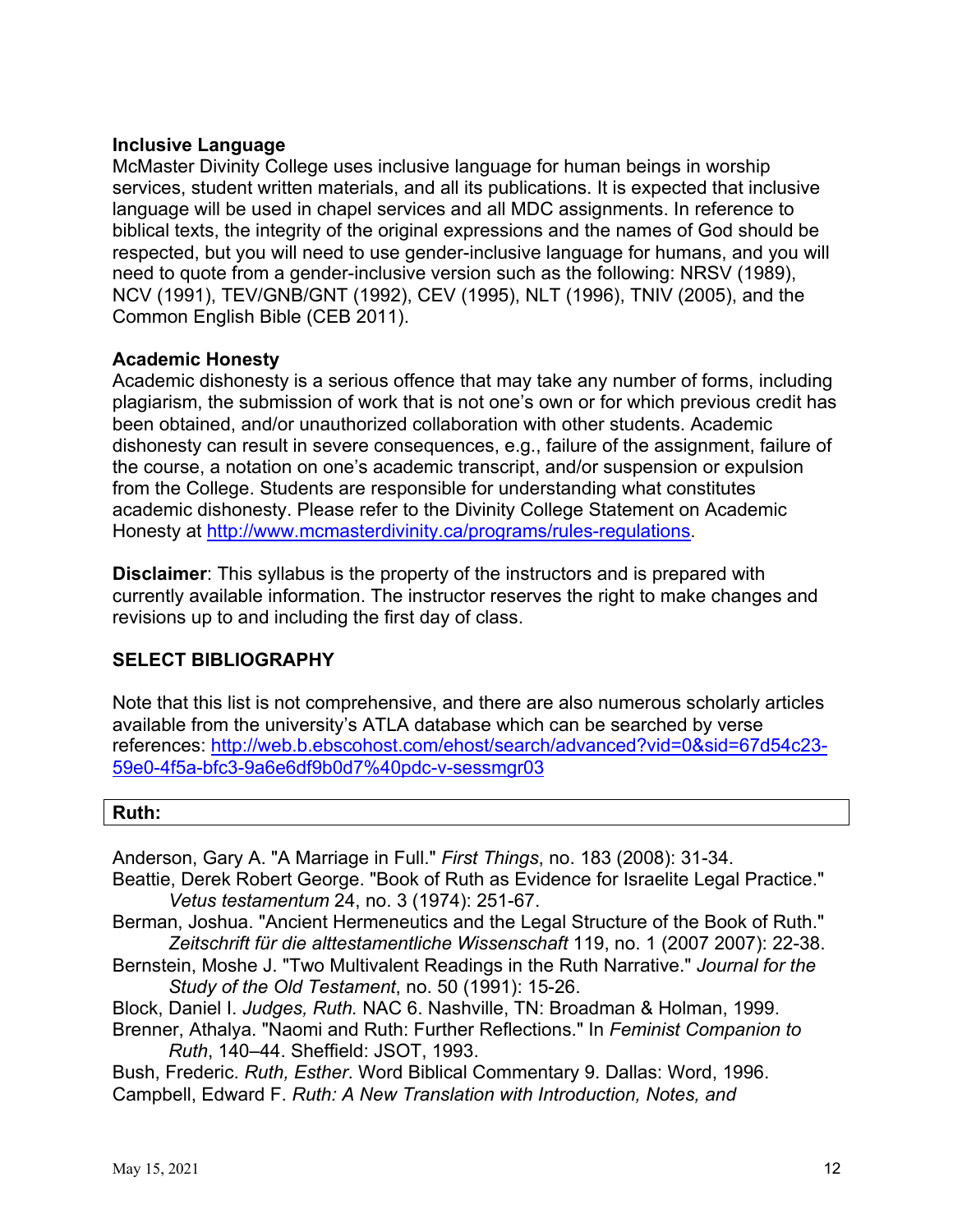*Commentary.* Anchor Bible 7. 1st ed. Garden City, NY: Doubleday, 1975.

- Chisholm, Robert B., Jr. *A Commentary on Judges and Ruth.* Kregel Exegetical Library. Grand Rapids: Kregel Academic, 2013.
- Clark, Gordon R. *The Word Hesed in the Hebrew Bible.* JSOTSup 157. Sheffield: JSOT Press, 1993.
- Collins, C. John. "Ambiguity and Theology in Ruth: Ruth 1:21 and 2:20." *Presbyterion*  19, no. 2 (1993): 97-102.
- Dearman, J. Andrew. "Observations on 'Conversion' and the Old Testament." *Ex auditu*  25 (2009): 22-36.
- Dennison, James T., Jr. "Narrative Art and Biblical Theology in the Book of Ruth." *Kerux*  22, no. 1 (2007): 3-16.
- Fisch, Harold. "Ruth and the Structure of Covenant History." *Vetus testamentum* 32, no. 4 (1982): 425-37.
- Fischer, Irmtraud. "The Book of Ruth: A 'Feminist' Commentary to the Torah?". In *A Feminist Companion to Ruth and Esther*, edited by Athalya Brenner. A Feminist Companion to the Bible: Second Series, 24–49. Sheffield: Sheffield Academic, 1999.
- Glanzman, George S. "The Origin and Date of the Book of Ruth." *Catholic Biblical Quarterly* 21, no. 2 (1959): 201-07.
- Glover, Neil. "Your People, My People: An Exploration of Ethnicity in Ruth." *Journal for the Study of the Old Testament* 33, no. 3 (2009): 293-313.
- Gordis, Robert. "Love, Marriage, and Business in the Book of Ruth." In *Light Unto My Path*, 241–64. Philadelphia: Temple University Press, 1974.
- Halton, Charles. "An Indecent Proposal: The Theological Core of the Book of Ruth." *SJOT* 26, no. 1 (2012): 30–43.
- Holmstedt, Robert D. *Ruth : A Handbook on the Hebrew Text.* Baylor Handbook on the Hebrew Bible. Waco, Tex.: Baylor University Press, 2010.
- Hubbard, Robert L. *The Book of Ruth.* The New International Commentary on the Old Testament. Grand Rapids: Eerdmans, 1988.
- Jacobson, Diane. "Redefining Family in the Book of Ruth." *Word & World* 33, no. 1 (2013): 5–11.
- Keita, Shadrac, and Janet W. Dyk. "The Scene at the Threshing Floor: Suggestive Readings and Intercultural Considerations on Ruth 3." *Bible Translator (Ja, Jl Technical Papers)* 57, no. 1 (2006): 17–32.
- Ketchum, Josh. "The Go'el Custom in Ruth: A Comparative Study." *Restoration Quarterly* 52, no. 4 (2010): 237-45.
- Linafelt, Tod. "Narrative and Poetic Art in the Book of Ruth." *Interpretation* 64, no. 2 (2010): 118-29.
- Mann, Thomas W. "Ruth 4." *Interpretation* 64, no. 2 (2010): 178-80.
- Manor, Dale W. "A Brief History of Levirate Marriage as It Relates to the Bible." *Restoration Quarterly* 27, no. 3 (1984): 129-42.
- McKeown, James. *Ruth.* Two Horizons Old Testament Commentary. Edited by J. G. McConville and Craig G. Bartholomew. Grand Rapids: Eerdmans, 2015.
- Miller, J. Maxwell. "Renewed Interest in Ancient Moab." *Perspectives in Religious Studies* 8, no. 3 (1981): 219-29.
- Moore-Keish, Martha L. "Ruth 2." *Interpretation* 64, no. 2 (2010): 174-76.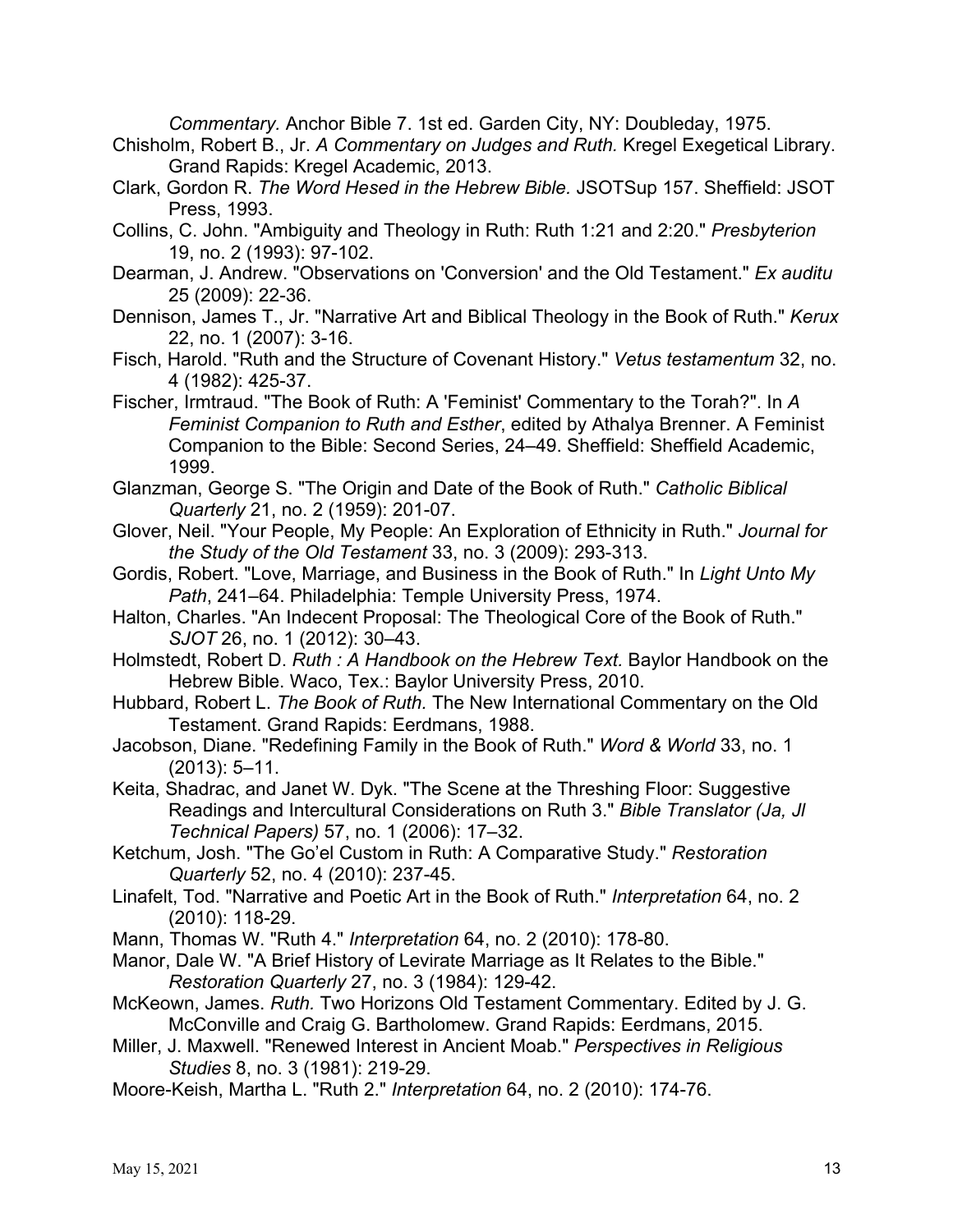Moore, Michael S. "Ruth the Moabite and the Blessing of Foreigners." *Catholic Biblical Quarterly* 60, no. 2 (1998): 203-17.

Niccacci, Alviero. "Syntactic Analysis of Ruth." *Liber annuus* 45 (1995): 69-106.

- Nielsen, Kirsten. *Ruth: A Commentary.* Old Testament Library. Louisville, KY: Westminster John Knox, 1997.
- Novick, Tzvi. "Wages from God: The Dynamics of a Biblical Metaphor." *Catholic Biblical Quarterly* 73, no. 4 (2011): 708-22.
- Phanon, Panthakan. "Double Ḥesed of God in Naomi's Life (Ruth 1:19-22)." *Asian Journal of Pentecostal Studies* 13, no. 1 (2010): 20-39.
- Prager, Yossi. "Megillat Ruth: A Unique Story of Torat Hesed." *Tradition* 35, no. 4 (2001): 15-22.

Sakenfeld, Katharine Doob. *The Meaning of Hesed in the Hebrew Bible: A New Inquiry.* Harvard Semitic Monographs. Missoula, MT: Scholars Press, 1978.

-. *Ruth.* Interpretation, a Bible Commentary for Teaching and Preaching. Louisville, KY: John Knox, 1999.

- Siquans, Agnethe. "Foreignness and Poverty in the Book of Ruth: A Legal Way for a Poor Foreign Woman to Be Integrated into Israel." *Journal of Biblical Literature*  128, no. 3 (2009): 443-52.
- Smith, Mark S. "'Your People Shall Be My People': Family and Covenant in Ruth 1:16- 17." *Catholic Biblical Quarterly* 69, no. 2 (2007): 242-58.
- Sutskover, Talia. "The Themes of Land and Fertility in the Book of Ruth." *Journal for the Study of the Old Testament* 34, no. 3 (2010): 283-94.
- Tate, Jessica. "Ruth 1:6-22." *Interpretation* 64, no. 2 (2010): 170-72.
- Thompson, Thomas, and Dorothy Thompson. "Some Legal Problems in the Book of Ruth." *Vetus testamentum* 18, no. 1 (1968): 79-99.
- Tiessen, Nathan. "A Theology of Ruth: The Dialectic or Countertestimony and Core Testimony." *Direction* 39, no. 2 (2010): 255-64.
- Weisberg, David B. "Character Development in the Book of Ruth." In *Probing the Frontiers of Biblical Studies*, 33-36. Eugene, Or: Pickwick Pubns, 2009.
- Younger, K. Lawson. *Judges and Ruth.* The NIV Application Commentary. Grand Rapids: Zondervan, 2002.
- Ziegler, Yael. "'So Shall God Do...': Variations of an Oath Formula and Its Literary Meaning." *Journal of Biblical Literature* 126, no. 1 (2007): 59-81.

#### **Jonah:**

Alexander, T. Desmond, et al. *Obadiah, Jonah and Micah*. TOTC. London: Inter-Varsity, 1988.

Allen, Leslie C. *The New International Commentary on the Old Testament: The Books of Joel, Obadiah, Jonah, and Micah*. Grand Rapids: Eerdmans, 1976.

- Bruckner, James K. *Jonah, Nahum, Habakkuk, Zephaniah*. NIV Application Commentary. Grand Rapids, MI: Zondervan, 2004.
- Chisholm, Robert B., Jr. *A Workbook for Intermediate Hebrew: Grammar, Exegesis, and Commentary on Jonah and Ruth*. Grand Rapids, MI: Kregel, 2006.
- Fretheim, Terence E. *The Message of Jonah: A Theological Commentary*. Augsburg